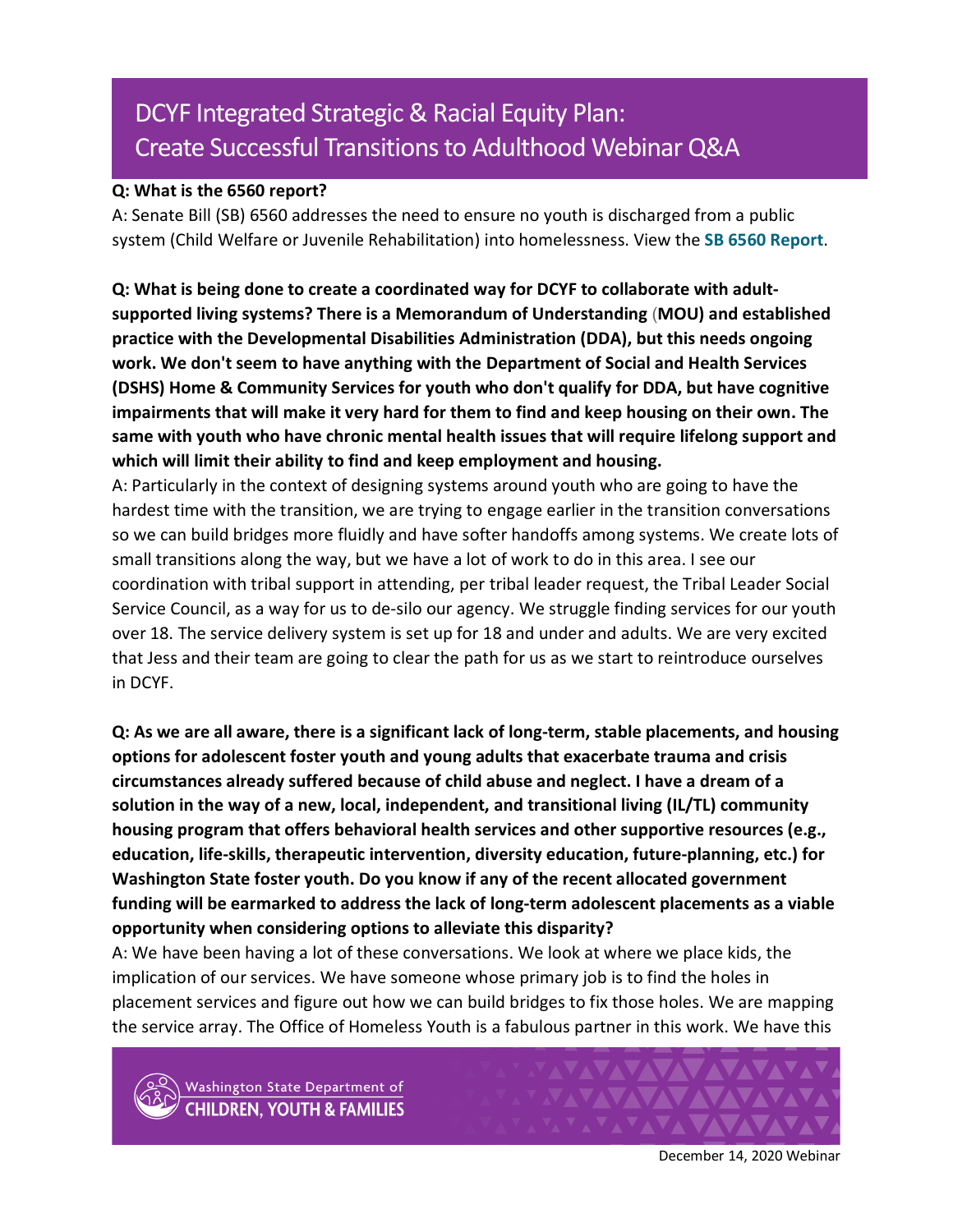influx of funding we are trying to use for youth and housing. We have not been successful in securing because of a case manager requirement. We are looking into case management, so we can utilize this for our youth. Where we can actually address those either through our policy or leaning on others to see how we can bridge services. Youth housing has been chronically underfunded forever. We need the state and the federal government to invest in the space, so we actually have places to put kids, particularly in that younger age range.

# **Q: Has DCYF Juvenile Rehabilitation (JR) been discussing how the recent expansion of Pell Grants to incarcerated students could be accessed by JR emerging adults?**

A: Yes, access to this expansion of Pell Grant is a game changer for many young adult students.

## **Q: Is there disaggregated data for Multiracial-identified youth?**

A: We do not have disaggregated for the data reported here, but the Office of Innovation, Alignment and Accountability (OIAA) is moving to standarize our race/ethnic reporting so that we disaggretate American Indian/Alaska Native (AI/AN) Multiracial and Black/African-American Multiracial and Hispanic Multiracial. This will make the existing Multiracial category much smaller. Because changes in our data collection system are needed, this is work we're undertaking during calendar year 2021 across the agency data systems.

**Q: Is there a connection with the Housing Stability for Youth in Courts (H-SYNC) work being done by Co-Lab and UW Medicine Behavioral Health? Meaning a connection with the JR programs you are discussing and the prevention of homelessness with the work done through H-SYNC (which is being developed by CO-Lab/UW Psychiatry and Behavioral Health).** A: JR or Adolescent Programs will need to follow up.

# **Q: Will you be partnering with adult services in order to focus on family reunification? What about family reunification with incarcerated parents or parents recently released from incarceration?**

A: DCYF divisions, including Adolescent Programs continue to partner with other agencies and are working together to make the transition between programs as seamless as possible.

# **Discussion Questions**

- **1. How do you envision DCYF partnering across programs and with community to achieve these goals?**
	- a. Collaboration and communication are key in both areas not sure how the process would appear, but those two areas I feel are very important.
	- b. It's imperative that youth have long-term input from at least one stable and loving individual who is willing to invest time in his/her/their life. I am curious whether you are linking arms with programs that provide Certified Peer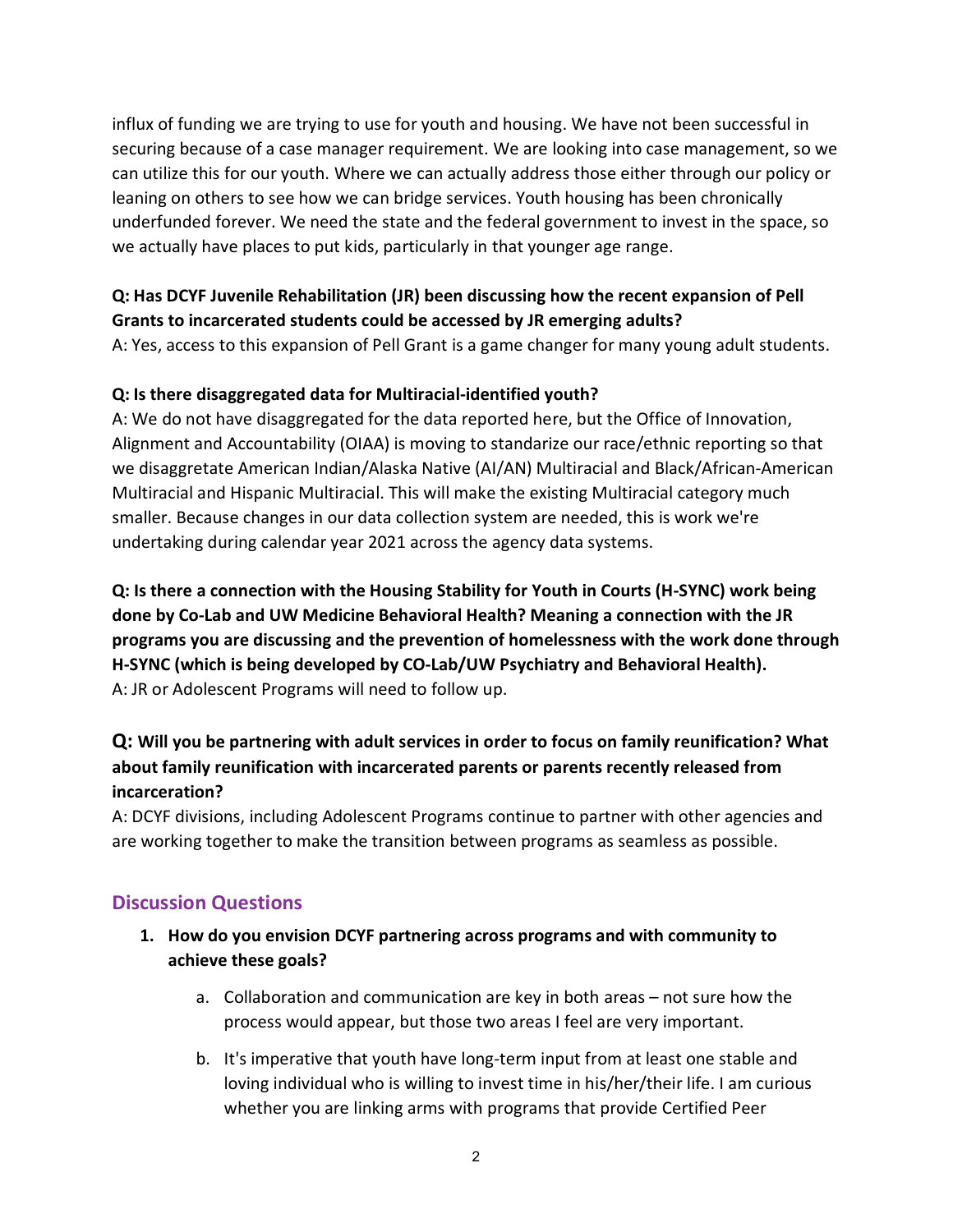Counselors able to create long-term, lasting support. It takes an investment and establishing trust to keep a youth from defaulting the bad wiring they have received from inadequate parenting. It is not always racism. It is bad parenting and generational damages that need to be ferreted out and addressed.

- c. A lot of youth are in cross-systems. What I heard today was mostly presentation from JR. I imagine there is an overlap with DCYF for that population. Maybe just getting DCYF to partner with their own programs would be a good start.
- d. For an effort to be community-driven, we must create additional opportunities for communities to offer input and commit support for those solutions. Given the opportunity, many communities want to own the problem and support solutions for their families.
- e. Futher, how great would it be to link arms with programs that help adults parent... so a kiddo who is getting help is able to watch his parents get help, and they can grow as a family unit.
- f. Also having an Adolescent Program Manager in every region whose only role is to address the needs of youth. Region 2 has one that is fantastic.

### **2. How should community-driven approaches that center Black, Indigenous, People of Color (BIPOC) experiences look?**

- a. Caseworkers can definitely help youth look through brochures or online tours of places to help youth consider where to apply. Tours or a staff member who can work with youth who want to know more would be helpful. So many of these kids struggle with wanting so desperately to have control over their choices but aren't ready to read or sign rental agreements due to being so overwhelmed.
- b. We should have opportunities for ongoing internal work. RESJ should be a larger division. We put a lot on a few people. As amazing as they are, this work requires more resources for their work – OUR work. Also, staff should be given the opportunity to stand up this work – on top of that being the work they should be doing as a person – by supporting both by ongoing work on awareness and having BIPOC folks in supervisory and project work.
- c. Agree re: The need to have a dedicated Program Manager in every region who is focused on adolescent issues and services, including services available while in care + transition planning and housing issues.
- d. Agreed as to regional Adolescent PM, and dedicated adolescent social workers.

#### **3. What else do you want us to know?**